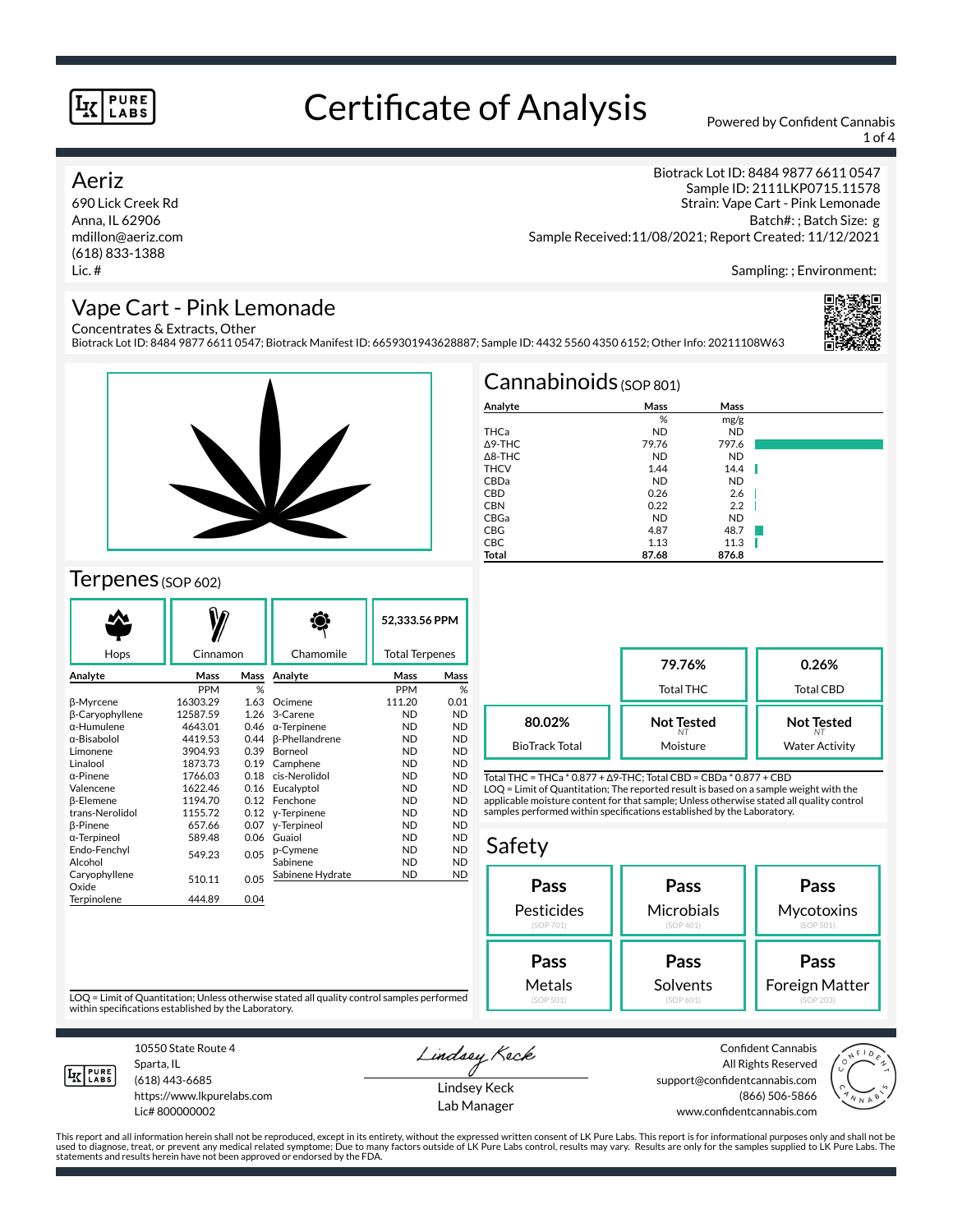# Certificate of Analysis Powered by Confident Cannabis

2 of 4

### Aeriz

690 Lick Creek Rd Anna, IL 62906 mdillon@aeriz.com (618) 833-1388 Lic. #

Biotrack Lot ID: 8484 9877 6611 0547 Sample ID: 2111LKP0715.11578 Strain: Vape Cart - Pink Lemonade Batch#: ; Batch Size: g Sample Received:11/08/2021; Report Created: 11/12/2021

Sampling: ; Environment:

### Vape Cart - Pink Lemonade

Concentrates & Extracts, Other

Biotrack Lot ID: 8484 9877 6611 0547; Biotrack Manifest ID: 6659301943628887; Sample ID: 4432 5560 4350 6152; Other Info: 20211108W63

| Pesticides |            |       |      | Pass          | Microbials                           |            |                        | Pass          |
|------------|------------|-------|------|---------------|--------------------------------------|------------|------------------------|---------------|
| Analyte    | <b>LOQ</b> | Limit | Mass | <b>Status</b> | Analyte                              | Limit      | Mass                   | <b>Status</b> |
|            |            |       |      |               |                                      | CFU/g      | CFU/g                  |               |
|            |            |       |      |               | Aerobic Bacteria                     | 10000      | <b>ND</b>              | Pass          |
|            |            |       |      |               | Bile-Tolerant Gram-Negative Bacteria | 100        | <b>ND</b>              | Pass          |
|            |            |       |      |               | Coliforms                            | 100        | <b>ND</b>              | Pass          |
|            |            |       |      |               | E. Coli                              | $\circ$    | <b>ND</b>              | Pass          |
|            |            |       |      |               | Salmonella                           | $\circ$    | <b>ND</b>              | Pass          |
|            |            |       |      |               | Yeast & Mold                         | 1000       | <b>ND</b>              | Pass          |
|            |            |       |      |               | <b>Heavy Metals</b>                  |            |                        | Pass          |
|            |            |       |      |               | Analyte                              | <b>LOO</b> | Mass                   | <b>Status</b> |
|            |            |       |      |               |                                      | <b>PPM</b> | <b>PPM</b>             |               |
|            |            |       |      |               | Arsenic                              |            | <b>ND</b>              | Pass          |
|            |            |       |      |               | Cadmium<br>Chromium                  |            | <b>ND</b><br><b>ND</b> | Pass          |
|            |            |       |      |               | Lead                                 |            | <b>ND</b>              | Pass<br>Pass  |
|            |            |       |      |               | Mercury                              |            | <b>ND</b>              | Pass          |
|            |            |       |      |               |                                      |            |                        |               |
|            |            |       |      |               |                                      |            |                        |               |
|            |            |       |      |               |                                      |            |                        |               |
|            |            |       |      |               |                                      |            |                        |               |
|            |            |       |      |               |                                      |            |                        |               |
|            |            |       |      |               |                                      |            |                        |               |

LOQ = Limit of Quantitation; Unless otherwise stated all quality control samples performed within specifications established by the Laboratory.

| <b>Mycotoxins</b> |     |            |            | Pass        |
|-------------------|-----|------------|------------|-------------|
| Analyte           | LOC | Limit      |            | Mass Status |
|                   | PPB | <b>PPR</b> | <b>PPB</b> |             |
| <b>B1</b>         |     | 0.10       | <b>ND</b>  | Pass        |
| <b>B2</b>         |     | 0.10       | <b>ND</b>  | Pass        |
| G1                |     | 0.10       | <b>ND</b>  | Pass        |
| G2                |     | 0.10       | <b>ND</b>  | Pass        |
| Ochratoxin A      |     | 0.10       | <b>ND</b>  | Pass        |

LOQ = Limit of Quantitation; Unless otherwise stated all quality control samples<br>performed within specifications established by the Laboratory.

LOQ = Limit of Quantitation; Unless otherwise stated all quality control samples performed within specifications established by the Laboratory.

10550 State Route 4 Sparta, IL (618) 443-6685

**LK** LABS

Lic# 800000002

https://www.lkpurelabs.com

Lindsey Keck

Confident Cannabis

Lindsey Keck

All Rights Reserved support@confidentcannabis.com (866) 506-5866 www.confidentcannabis.com



This report and all information herein shall not be reproduced, except in its entirety, without the expressed written consent of LK Pure Labs. This report is for informational purposes only and shall not be<br>used to diagnos statements and results herein have not been approved or endorsed by the FDA.

Lab Manager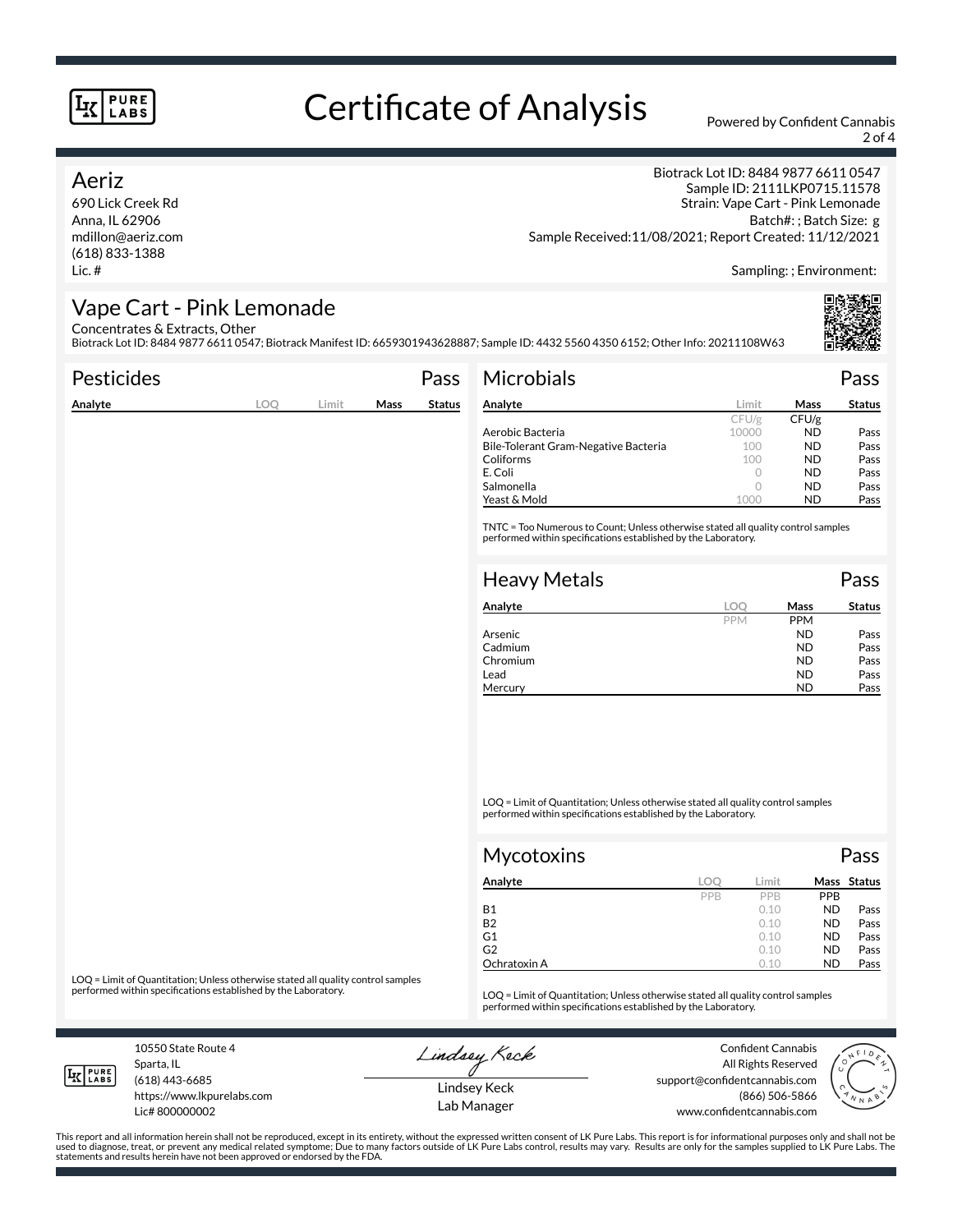## Certificate of Analysis Powered by Confident Cannabis

3 of 4

### Aeriz

690 Lick Creek Rd Anna, IL 62906 mdillon@aeriz.com (618) 833-1388 Lic. #

Biotrack Lot ID: 8484 9877 6611 0547 Sample ID: 2111LKP0715.11578 Strain: Vape Cart - Pink Lemonade Batch#: ; Batch Size: g Sample Received:11/08/2021; Report Created: 11/12/2021

Sampling: ; Environment:

### Vape Cart - Pink Lemonade

Concentrates & Extracts, Other

Biotrack Lot ID: 8484 9877 6611 0547; Biotrack Manifest ID: 6659301943628887; Sample ID: 4432 5560 4350 6152; Other Info: 20211108W63

## Residual Solvents Pass

| Analyte            | LOO        | Limit      | Mass       | <b>Status</b> |
|--------------------|------------|------------|------------|---------------|
|                    | <b>PPM</b> | <b>PPM</b> | <b>PPM</b> |               |
| Acetone            |            |            | <b>ND</b>  | Tested        |
| <b>Butane</b>      |            |            | <b>ND</b>  | Tested        |
| Ethanol            |            |            | <b>ND</b>  | Tested        |
| Ethyl-Acetate      |            |            | ND.        | Tested        |
| Ethyl-Ether        |            |            | <b>ND</b>  | Tested        |
| Ethylene Oxide     |            |            | ND.        | Tested        |
| Heptane            |            |            | ND.        | Tested        |
| Isopropanol        |            |            | <b>ND</b>  | Tested        |
| Methanol           |            |            | ND.        | Tested        |
| Methylene-Chloride |            |            | <b>ND</b>  | Tested        |
| n-Hexane           |            |            | <b>ND</b>  | Tested        |
| Pentane            |            |            | ND.        | Tested        |
| Propane            |            |            | <b>ND</b>  | Tested        |
| Toluene            |            |            | ND.        | Tested        |
| Trichloroethene    |            |            | ND.        | Tested        |
| Xylenes            |            |            | <b>ND</b>  | Tested        |

LOQ = Limit of Quantitation; Unless otherwise stated all quality control samples performed within specifications established by the Laboratory.

**LK** LABS

Sparta, IL (618) 443-6685 https://www.lkpurelabs.com Lic# 800000002

10550 State Route 4

Lindsey Keck

Lindsey Keck Lab Manager

Confident Cannabis All Rights Reserved support@confidentcannabis.com (866) 506-5866 www.confidentcannabis.com



This report and all information herein shall not be reproduced, except in its entirety, without the expressed written consent of LK Pure Labs. This report is for informational purposes only and shall not be<br>used to diagnos